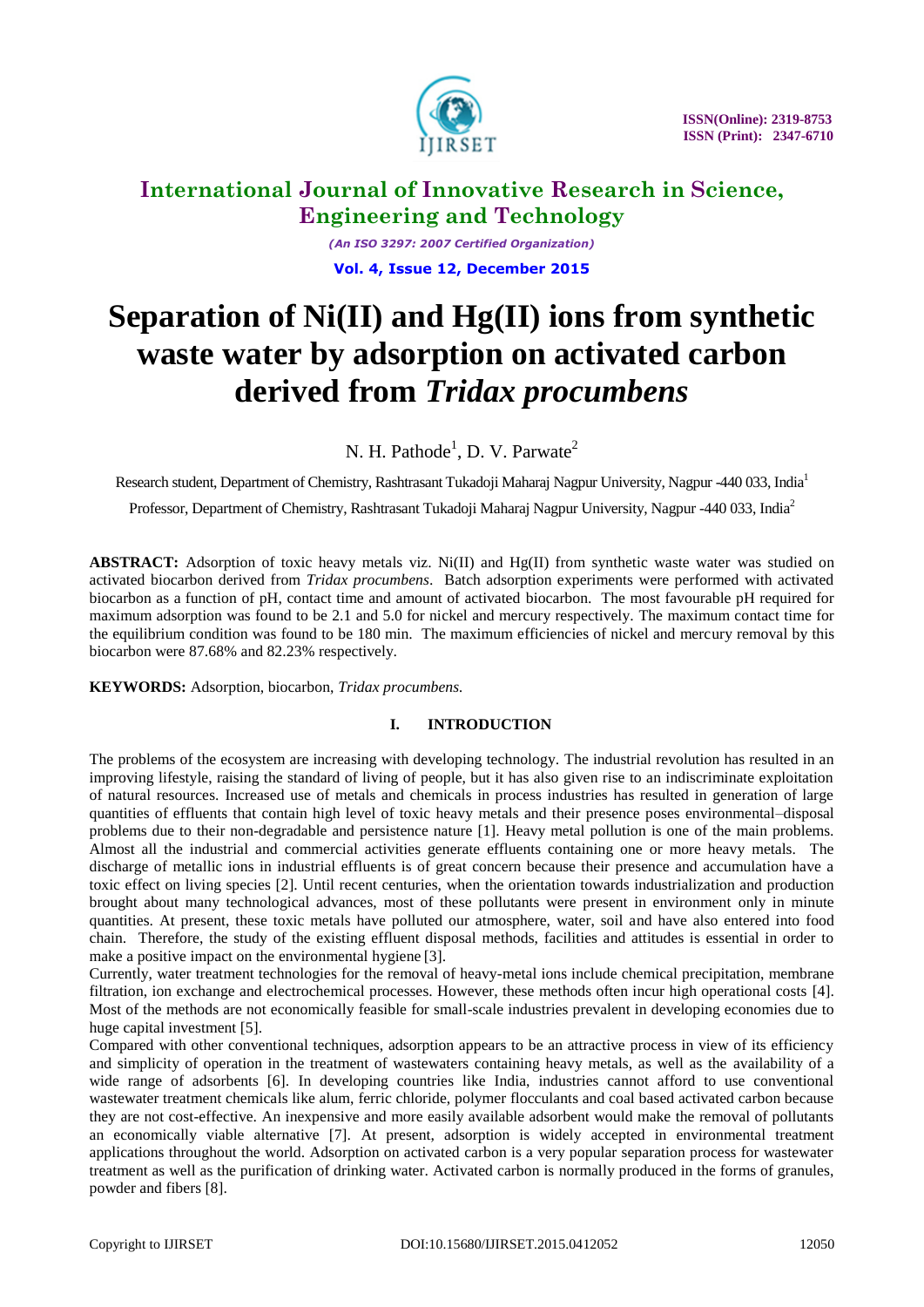

*(An ISO 3297: 2007 Certified Organization)*

#### **Vol. 4, Issue 12, December 2015**

Biosorption of heavy metals from aqueous solution is an efficient technology in industrial wastewater treatment. The major advantages of biosorption technology are (i) its effectiveness in reducing the concentration of heavy metal ions to very low levels and (ii) its usage of inexpensive biosorbent materials [9]. In the present communication, we report the studies on the removal of  $Ni(II)$  and  $Hg(II)$  from synthetic waste water using activated biocarbon derived from *Tridax procumbens.*

## **II. RELATED WORK**

Tridax procumbens has great percentage of carbon. Therefore it is responsible to form activated biocarbon used for adsorption. Activated biocarbon prepared from Tridax procumbens leaves are used to remove toxic heavy metals and dyes from industrial waste water [9]. Drinking water can contain natural fluoride or fluoride might be added as a protective agent for teeth by water companies. However, in some natural drinking water, fluoride levels may be above those considered safe by the World Health Organization. Singanan has suggested that this medicinal herb can be used as a biocarbon absorbent for fluoride [10]. The potential of Tridax procumbens for biosorbing copper metal ion in aqueous solutions has also been reported [11].

## **III. EXPERIMENTAL**

#### 1. Preparation of activated carbon:

*Tridax procumbens* plant leaves were washed, dried, powdered and treated with concentrated sulphuric acid. The resulting carbon was kept in an air-free oven at temperature 150 ℃ for 5 hours followed by washing with distilled water until free of acid and then air dried.

## 2. Preparation of synthetic waste water:

A stock solution of nickel and mercury was prepared in distilled water with AR Grade (s. d. Fine Chem.) nickel(II) sulphate and mercury(II) chloride. For pH adjustment, throughout the experiment, hydrochloric acid and/ or sodium hydroxide solutions were used. All the pH measurements were done on Elico LI613 pH meter.

3. Adsorption experiment:

The experiments were carried out in batch mode for the measurement of adsorption capabilities. 20 ml synthetic waste water and 1.0 g of prepared activated carbon were taken in 100 ml beaker. The contents were stirred at 420 rpm for predetermined period at room temperature. The separation of the adsorbents and solutions was carried out by filtration and the filtrate was stored to carry out further analysis.  $Ni(II)$  and  $Hg(II)$  were estimated quantitatively by complexometric titrations.

## **IV.RESULTS AND DISCUSSION**

Effect of pH:

The solution pH is one of the parameters with greatest influence on the adsorption of metal ions and organic compounds on activated carbon as the ionic activity plays the major role in metal uptake [12]. Maximum adsorption has been found to occur at a particular pH value. The most favourable pH values required for maximum adsorption of nickel and mercury were found to be 2.1 and 5.0 respectively as can be seen in Fig.1.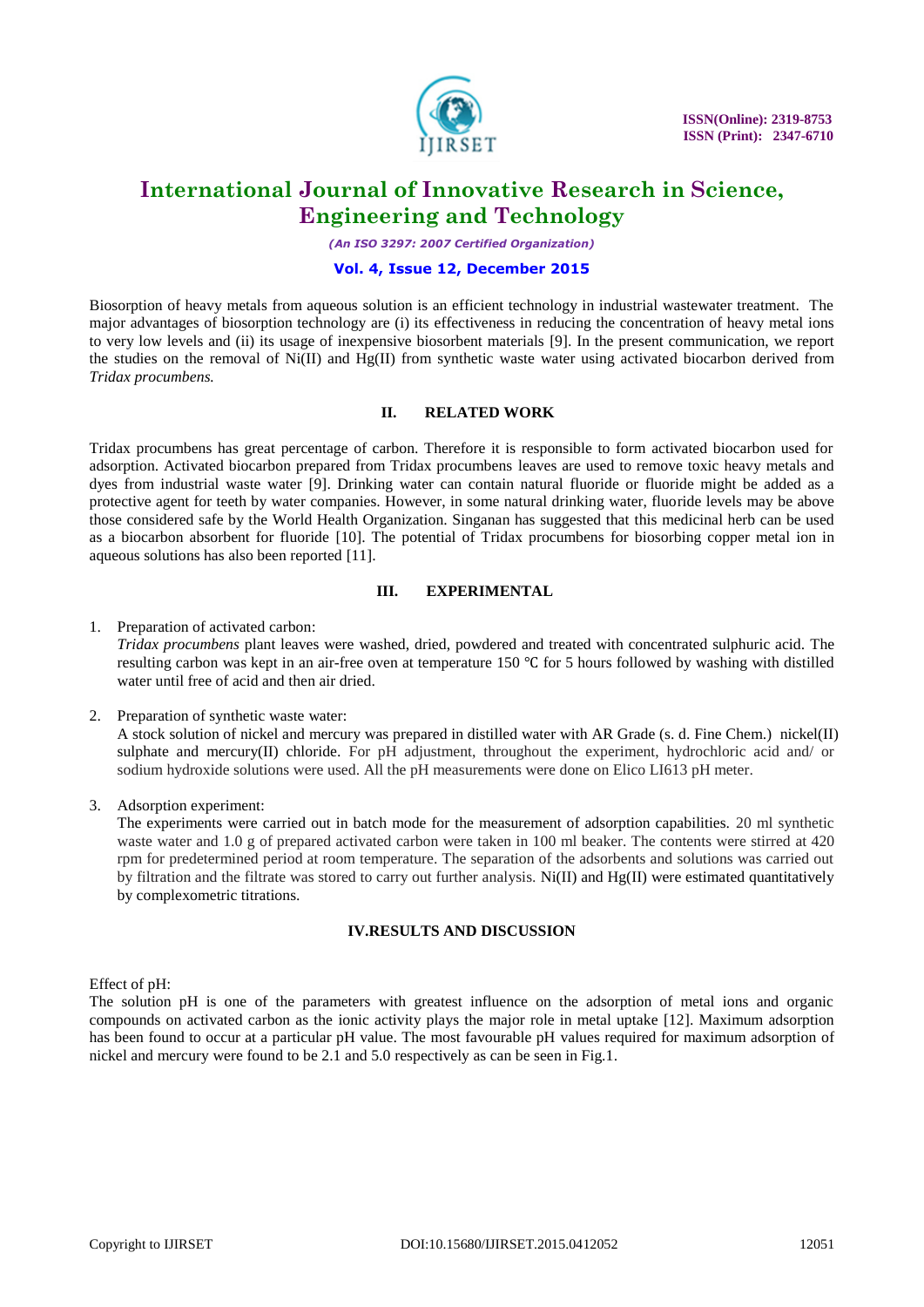

*(An ISO 3297: 2007 Certified Organization)* **Vol. 4, Issue 12, December 2015**



Fig1. Effect of pH on the removal of Ni(II) and Hg(II) ions

Effect of amount of biocarbon:

It is important to fix the amount of the activated biocarbon to design the optimum treatment systems and for a quick response of the analysis [10]. When the amount of activated biocarbon increased, percentage removal of metal ion also increased upto 3.0g. Beyond this no appreciable change was observed in both the systems as can be seen in Fig.2.



**Fig2.** Effect of amount of biocarbon on the removal of Ni(II) and Hg(II) ions

Effect of contact time:

For the metal ions present in the synthetic wastewater, there was a progression in the percentage removal of metal ions present in the synthetic wastewater with time. From the result of adsorption experiment, it is found that Ni(II) and Hg(II) ions had the highest percent removal of 78.68% and 82.23% respectively at the end of 180 minutes.